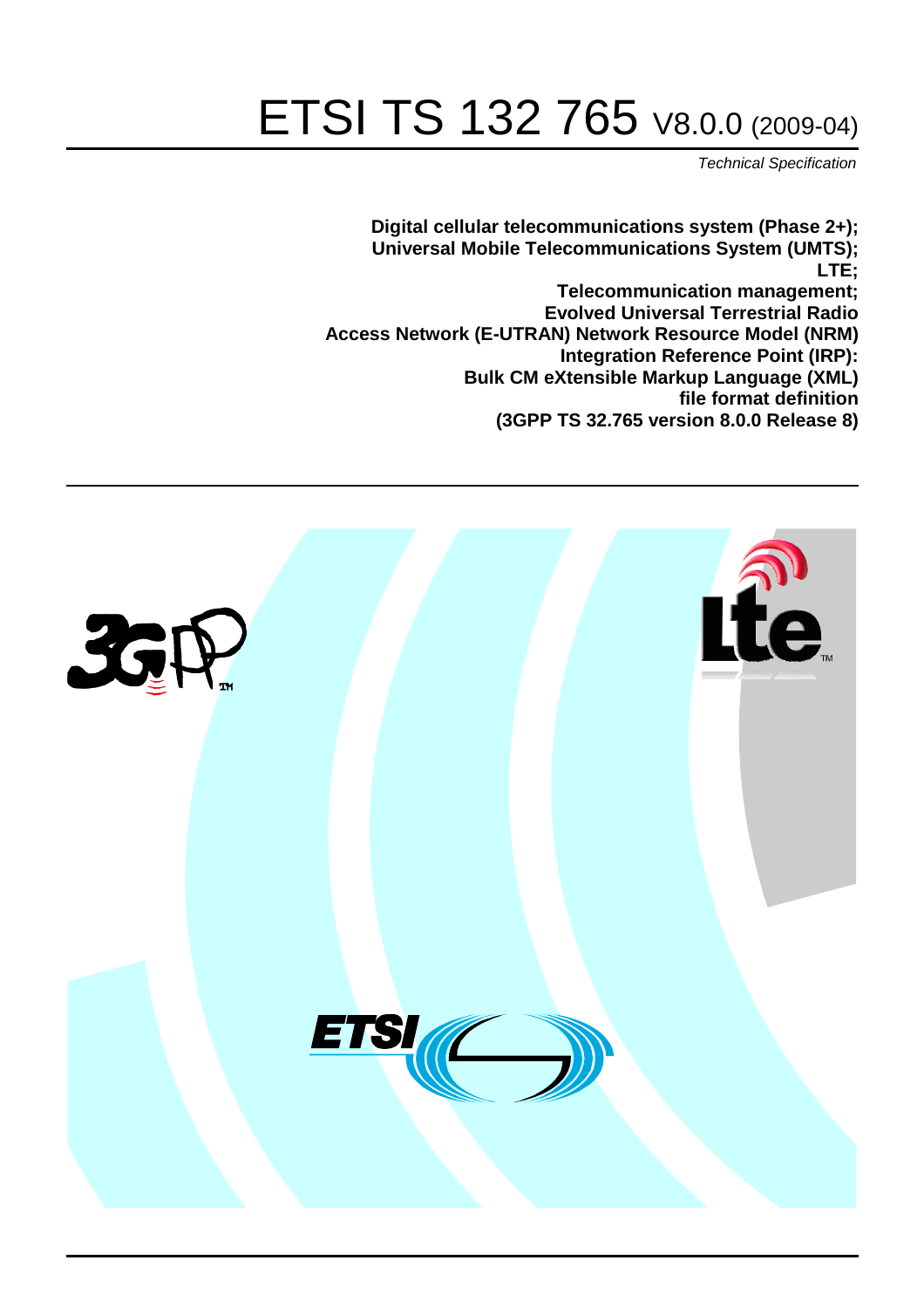Reference DTS/TSGS-0532765v800

Keywords

GSM, LTE, UMTS

#### *ETSI*

#### 650 Route des Lucioles F-06921 Sophia Antipolis Cedex - FRANCE

Tel.: +33 4 92 94 42 00 Fax: +33 4 93 65 47 16

Siret N° 348 623 562 00017 - NAF 742 C Association à but non lucratif enregistrée à la Sous-Préfecture de Grasse (06) N° 7803/88

#### *Important notice*

Individual copies of the present document can be downloaded from: [http://www.etsi.org](http://www.etsi.org/)

The present document may be made available in more than one electronic version or in print. In any case of existing or perceived difference in contents between such versions, the reference version is the Portable Document Format (PDF). In case of dispute, the reference shall be the printing on ETSI printers of the PDF version kept on a specific network drive within ETSI Secretariat.

Users of the present document should be aware that the document may be subject to revision or change of status. Information on the current status of this and other ETSI documents is available at <http://portal.etsi.org/tb/status/status.asp>

If you find errors in the present document, please send your comment to one of the following services: [http://portal.etsi.org/chaircor/ETSI\\_support.asp](http://portal.etsi.org/chaircor/ETSI_support.asp)

#### *Copyright Notification*

No part may be reproduced except as authorized by written permission. The copyright and the foregoing restriction extend to reproduction in all media.

> © European Telecommunications Standards Institute 2009. All rights reserved.

**DECT**TM, **PLUGTESTS**TM, **UMTS**TM, **TIPHON**TM, the TIPHON logo and the ETSI logo are Trade Marks of ETSI registered for the benefit of its Members.

**3GPP**TM is a Trade Mark of ETSI registered for the benefit of its Members and of the 3GPP Organizational Partners. **LTE**™ is a Trade Mark of ETSI currently being registered

for the benefit of its Members and of the 3GPP Organizational Partners.

**GSM**® and the GSM logo are Trade Marks registered and owned by the GSM Association.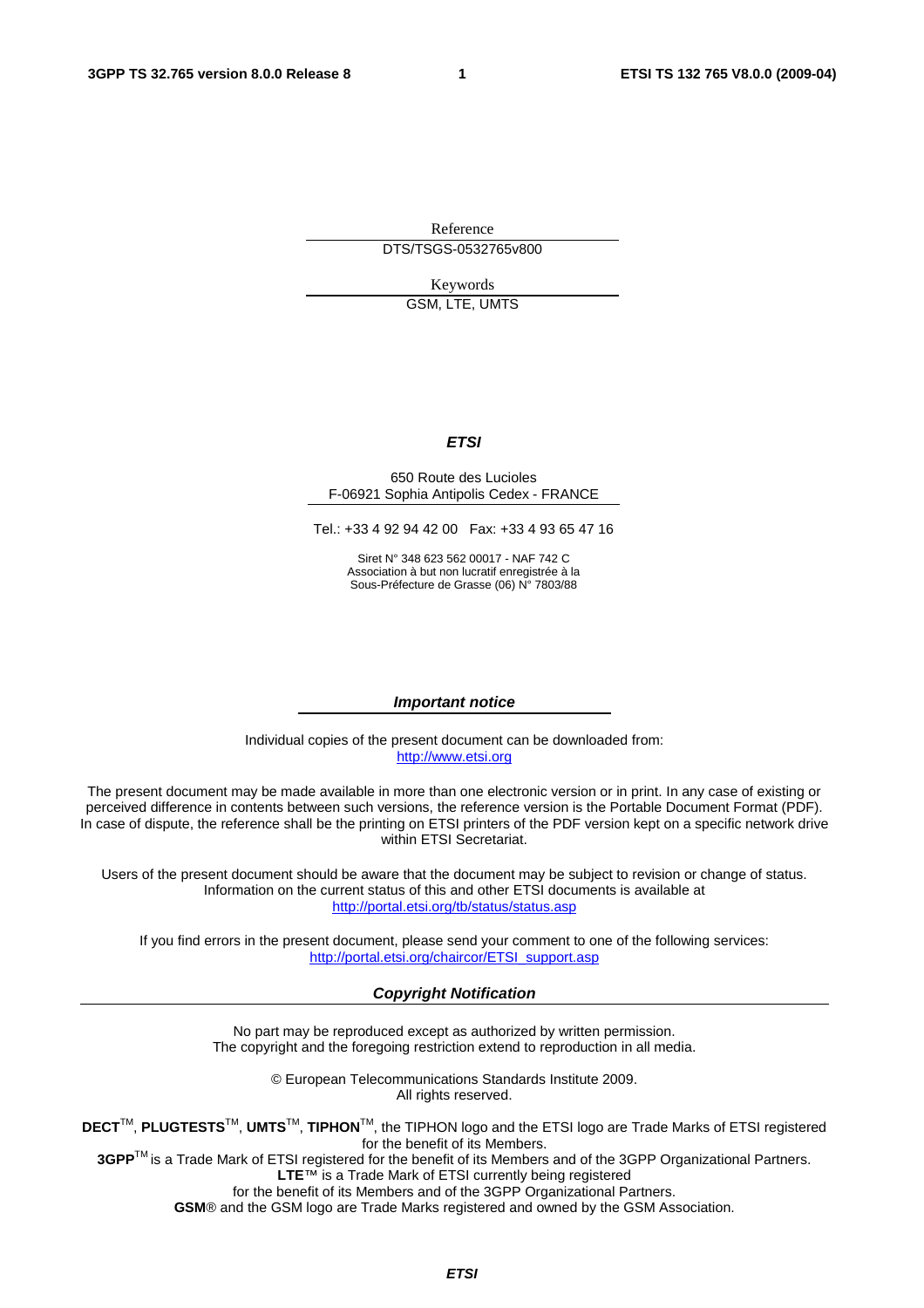### Intellectual Property Rights

IPRs essential or potentially essential to the present document may have been declared to ETSI. The information pertaining to these essential IPRs, if any, is publicly available for **ETSI members and non-members**, and can be found in ETSI SR 000 314: *"Intellectual Property Rights (IPRs); Essential, or potentially Essential, IPRs notified to ETSI in respect of ETSI standards"*, which is available from the ETSI Secretariat. Latest updates are available on the ETSI Web server (<http://webapp.etsi.org/IPR/home.asp>).

Pursuant to the ETSI IPR Policy, no investigation, including IPR searches, has been carried out by ETSI. No guarantee can be given as to the existence of other IPRs not referenced in ETSI SR 000 314 (or the updates on the ETSI Web server) which are, or may be, or may become, essential to the present document.

### Foreword

This Technical Specification (TS) has been produced by ETSI 3rd Generation Partnership Project (3GPP).

The present document may refer to technical specifications or reports using their 3GPP identities, UMTS identities or GSM identities. These should be interpreted as being references to the corresponding ETSI deliverables.

The cross reference between GSM, UMTS, 3GPP and ETSI identities can be found under <http://webapp.etsi.org/key/queryform.asp>.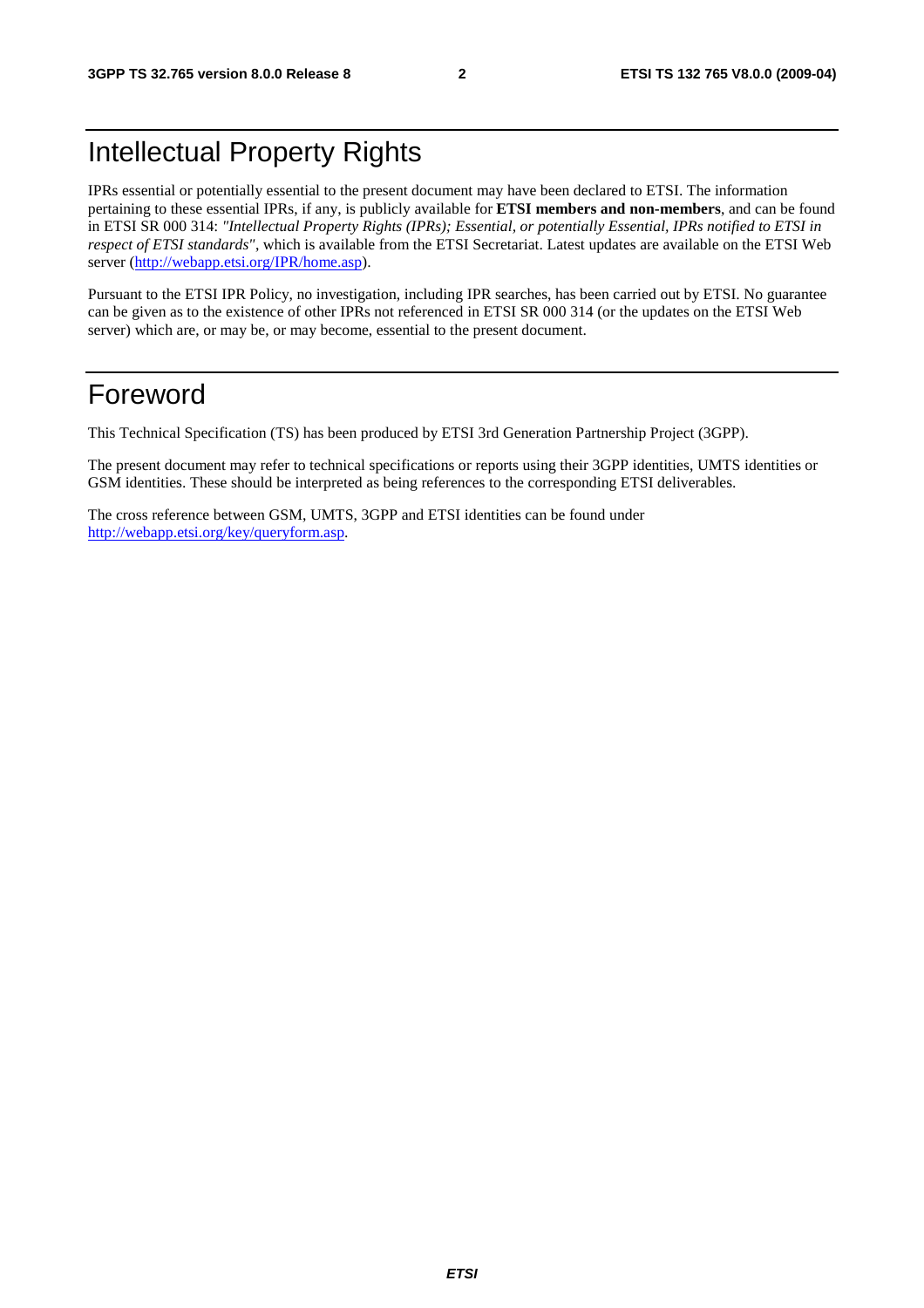$\mathbf{3}$ 

# Contents

|                        | $\textbf{For} \textbf{word} \text{}{\dots} \text{}{\dots} \text{}{\dots} \text{}{\dots} \text{}{\dots} \text{}{\dots} \text{}{\dots} \text{}{\dots} \text{}{\dots} \text{}{\dots} \text{}{\dots} \text{}{\dots} \text{}{\dots} \text{}{\dots} \text{}{\dots} \text{}{\dots} \text{}{\dots} \text{}{\dots} \text{}{\dots} \text{}{\dots} \text{}{\dots} \text{}{\dots} \text{}{\dots} \text{}{\dots} \text{}{\dots} \text{}{\dots}$ |  |  |  |  |  |
|------------------------|------------------------------------------------------------------------------------------------------------------------------------------------------------------------------------------------------------------------------------------------------------------------------------------------------------------------------------------------------------------------------------------------------------------------------------|--|--|--|--|--|
|                        |                                                                                                                                                                                                                                                                                                                                                                                                                                    |  |  |  |  |  |
|                        |                                                                                                                                                                                                                                                                                                                                                                                                                                    |  |  |  |  |  |
| 1                      |                                                                                                                                                                                                                                                                                                                                                                                                                                    |  |  |  |  |  |
| 2                      |                                                                                                                                                                                                                                                                                                                                                                                                                                    |  |  |  |  |  |
| 3<br>3.1<br>3.2<br>3.3 |                                                                                                                                                                                                                                                                                                                                                                                                                                    |  |  |  |  |  |
| $\overline{4}$         |                                                                                                                                                                                                                                                                                                                                                                                                                                    |  |  |  |  |  |
| 5<br>5.1<br>5.2        |                                                                                                                                                                                                                                                                                                                                                                                                                                    |  |  |  |  |  |
|                        | <b>Annex A (normative):</b>                                                                                                                                                                                                                                                                                                                                                                                                        |  |  |  |  |  |
|                        | <b>Annex B</b> (informative):                                                                                                                                                                                                                                                                                                                                                                                                      |  |  |  |  |  |
|                        | <b>Annex C</b> (informative):                                                                                                                                                                                                                                                                                                                                                                                                      |  |  |  |  |  |
|                        |                                                                                                                                                                                                                                                                                                                                                                                                                                    |  |  |  |  |  |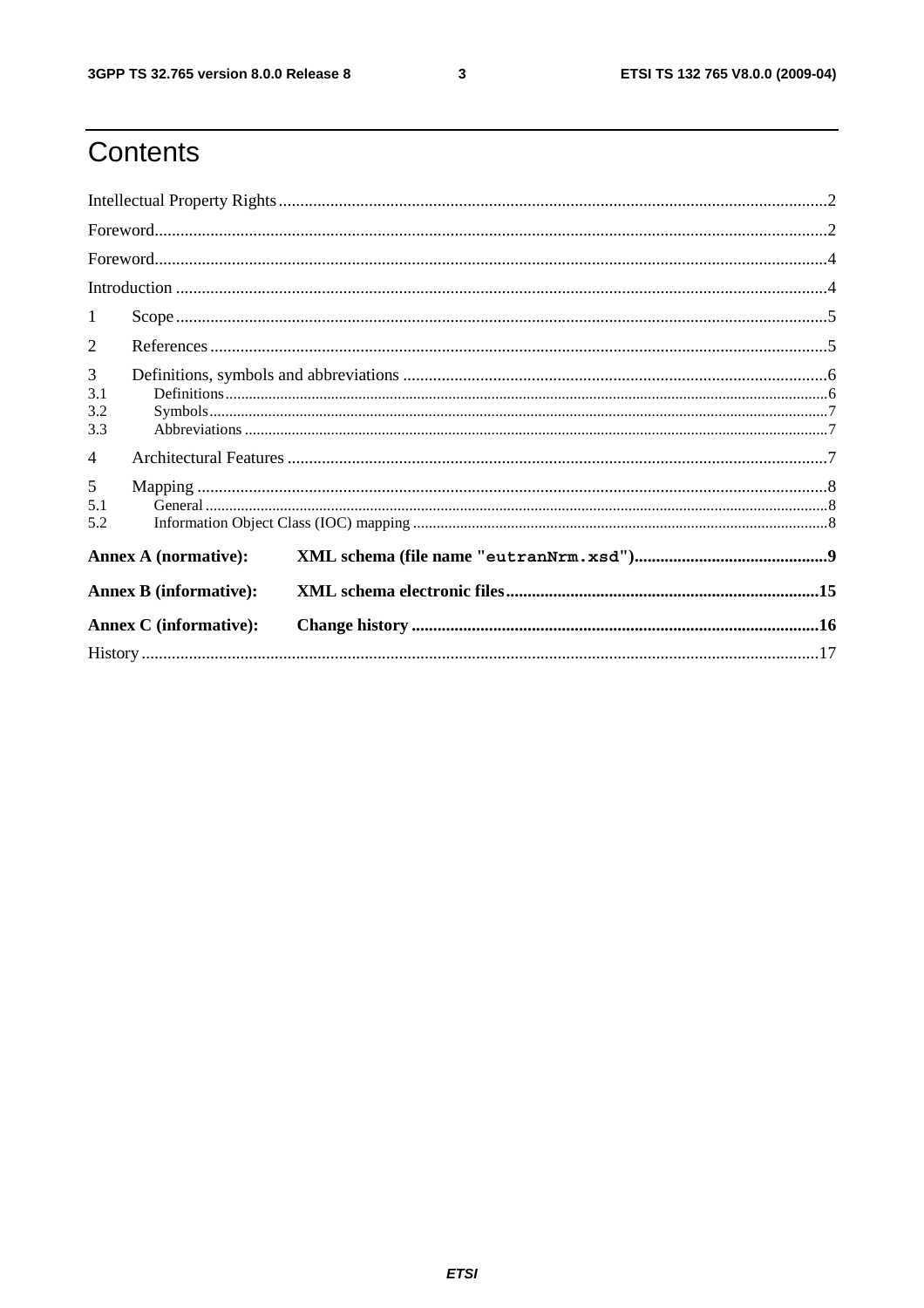### Foreword

This Technical Specification has been produced by the 3<sup>rd</sup> Generation Partnership Project (3GPP).

The contents of the present document are subject to continuing work within the TSG and may change following formal TSG approval. Should the TSG modify the contents of the present document, it will be re-released by the TSG with an identifying change of release date and an increase in version number as follows:

Version x.y.z

where:

- x the first digit:
	- 1 presented to TSG for information;
	- 2 presented to TSG for approval;
	- 3 or greater indicates TSG approved document under change control.
- y the second digit is incremented for all changes of substance, i.e. technical enhancements, corrections, updates, etc.
- z the third digit is incremented when editorial only changes have been incorporated in the document.

### Introduction

The present document is part of a TS-family covering the 3<sup>rd</sup> Generation Partnership Project; Technical Specification Group Services and System Aspects; Telecommunication management; as identified below:

- 32.761 E-UTRAN Network Resource Model (NRM) Integration Reference Point (IRP): Requirements 32.762 E-UTRAN Network Resource Model (NRM) Integration Reference Point (IRP): Information Service (IS) 32.763 E-UTRAN Network Resource Model (NRM) Integration Reference Point (IRP): Common Object Request Broker Architecture (CORBA) Solution Set (SS)
- **32.765 E-UTRAN Network Resource Model (NRM) Integration Reference Point (IRP): eXtensible Markup Language (XML) definitions**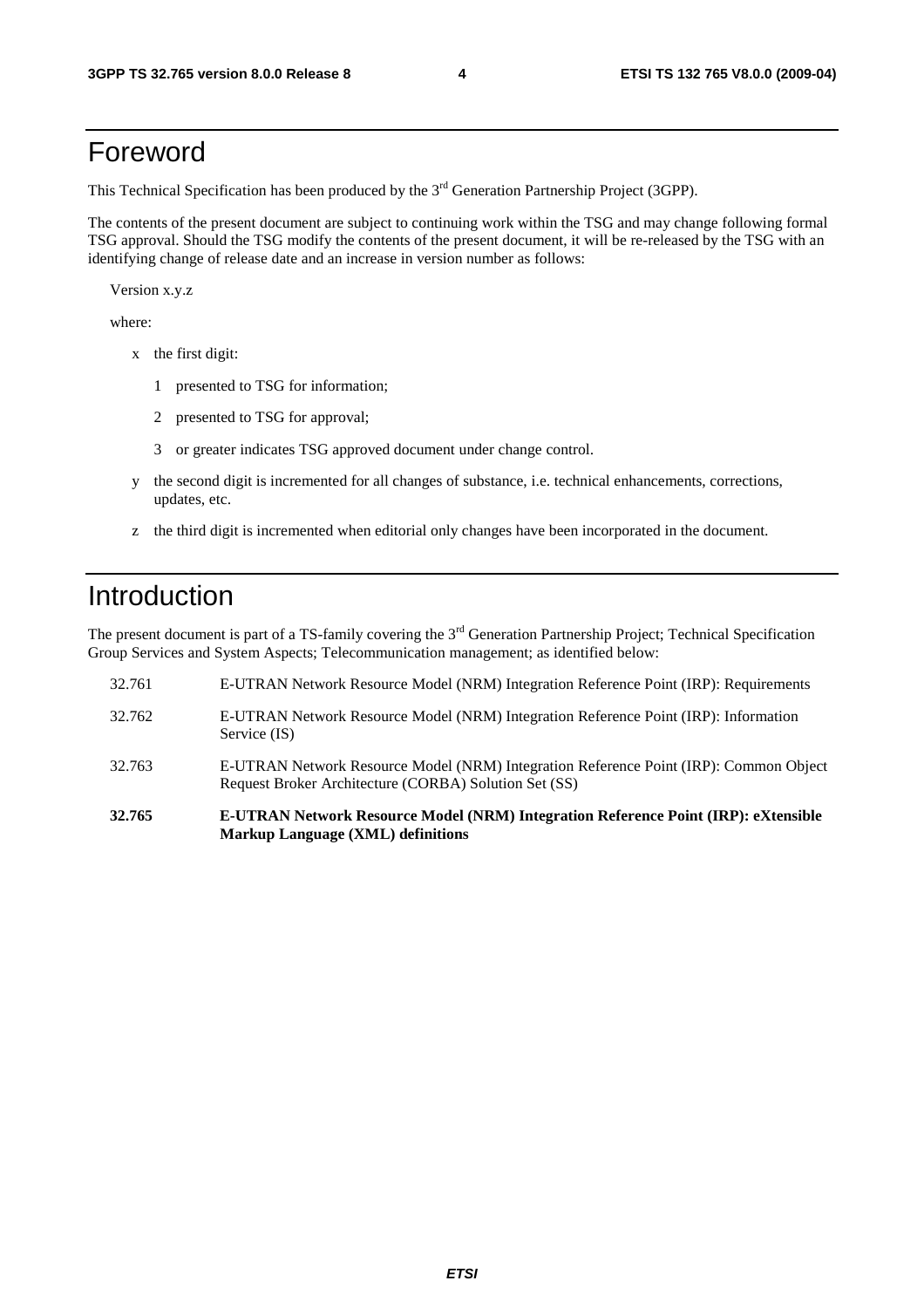### 1 Scope

The present document provides the XML definitions for the E-UTRAN Network Resource Model IRP IS [2] V8.0.X.

An application of these XML definitions is to build a configuration file for transfer with the Bulk CM IRP using either CORBA Solution Set of 3GPP TS 32.613 [3] or the SOAP Solution Set of 3GPP TS 32.617 [5]. For this application, the basic part of the XML file format definition is provided by 3GPP TS 32.615 [4].

Other applications of these XML definitions are the SOAP solution sets of other IRPs that perform operations on managed objects, for example the Basic CM IRP SOAP SS of 3GPP TS 32.607 [6].This specification is related to 3GPP TS 32.762 V8.0.X.

### 2 References

The following documents contain provisions which, through reference in this text, constitute provisions of the present document.

- References are either specific (identified by date of publication, edition number, version number, etc.) or non-specific.
- For a specific reference, subsequent revisions do not apply.
- For a non-specific reference, the latest version applies. In the case of a reference to a 3GPP document (including a GSM document), a non-specific reference implicitly refers to the latest version of that document *in the same Release as the present document*.
- [1] 3GPP TS 21.905: 'Vocabulary for 3GPP Specifications'.
- [2] 3GPP TS 32.762: " Telecommunications management; Evolved Universal Terrestrial Radio Access Network (E-UTRAN) Network Resource Model (NRM) Integration Reference Point (IRP): Information Service (IS)".
- [3] 3GPP TS 32.613: "Telecommunication management; Configuration Management (CM); Bulk CM Integration Reference Point (IRP); Common Object Request Broker Architecture (CORBA) Solution Set (SS)".
- [4] 3GPP TS 32.615: "Telecommunication management; Configuration Management (CM); Bulk CM Integration Reference Point (IRP); eXtensible Markup Language (XML) file format definition".
- [5] 3GPP TS 32.617: "Telecommunication management; Configuration Management (CM); Bulk CM Integration Reference Point (IRP); SOAP Solution Set (SS)".
- [6] 3GPP TS 32.607: "Telecommunication management; Configuration Management (CM); Basic CM Integration Reference Point (IRP); SOAP Solution Set (SS)".
- [7] W3C REC-xml-20001006: "Extensible Markup Language (XML) 1.0 (Second Edition)".
- [8] W3C REC-xmlschema-0-20010502: "XML Schema Part 0: Primer".
- [9] W3C REC-xmlschema-1-20010502: "XML Schema Part 1: Structures".
- [10] W3C REC-xmlschema-2-20010502: "XML Schema Part 2:
- [11] W3C REC-xml-names-19990114: "Namespaces in XML".
- [12] 3GPP TS 32.300: "Telecommunication management; Configuration Management (CM); Name convention for Managed Objects".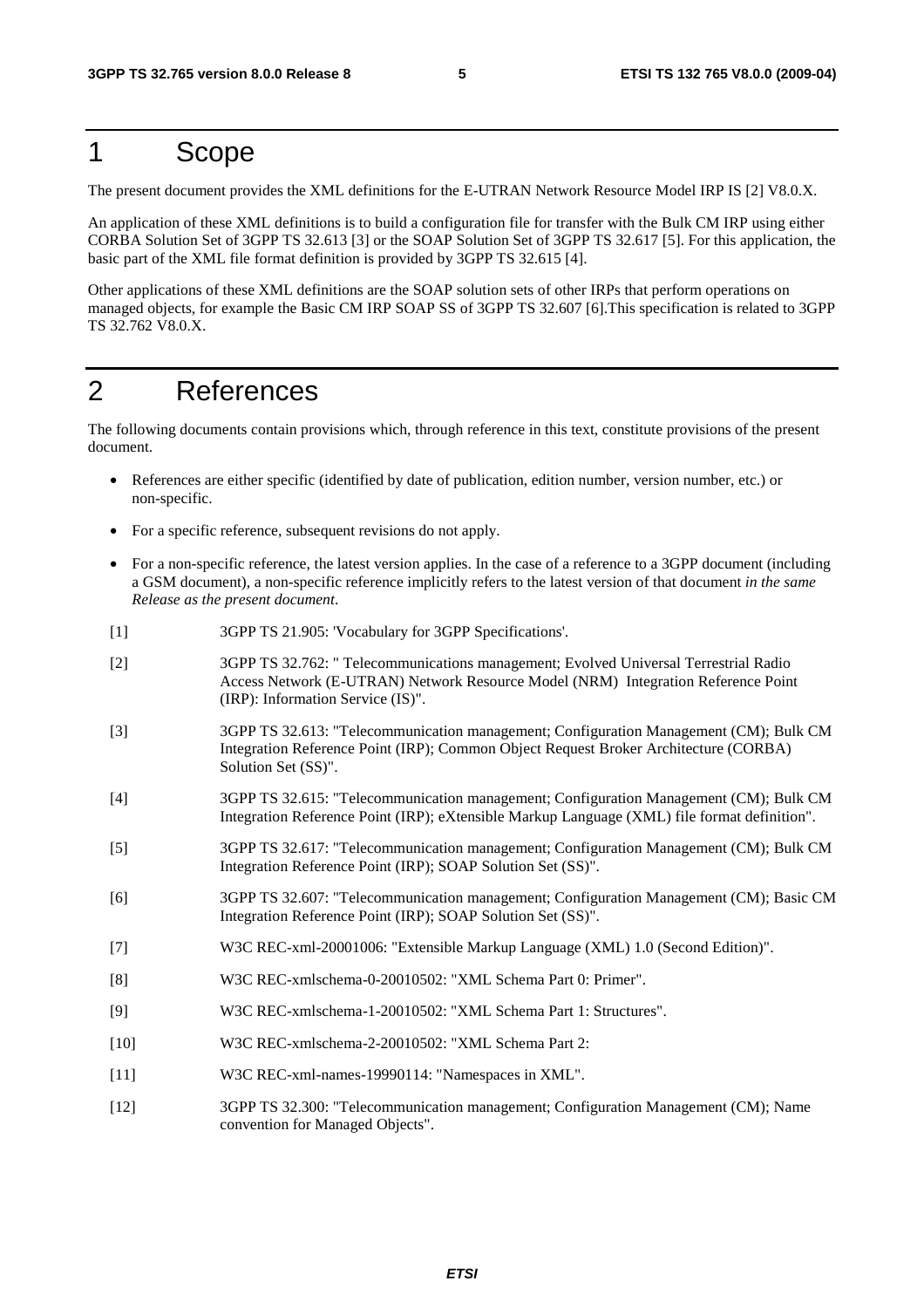### 3 Definitions, symbols and abbreviations

#### 3.1 Definitions

For the purposes of the present document, the terms and definitions given in TR 21.905 [1] and the following apply. A term defined in the present document takes precedence over the definition of the same term, if any, in TR 21.905 [1].

**XML file:** file containing an XML document

**XML document:** composed of the succession of an optional XML declaration followed by a root XML element

NOTE: See [7]; in the scope of the present document.

**XML declaration:** it specifies the version of XML being used

NOTE: See [7].

**XML element:** has a type, is identified by a name, may have a set of XML attribute specifications and is either composed of the succession of an XML start-tag followed by the XML content of the XML element followed by an XML end-tag, or composed simply of an XML empty-element tag; each XML element may contain other XML elements

NOTE: See [7].

**empty XML element:** having an empty XML content; an empty XML element still possibly has a set of XML attribute specifications; an empty XML element is either composed of the succession of an XML start-tag directly followed by an XML end-tag, or composed simply of an XML empty-element tag

NOTE: See [7].

**XML content (of an XML element):** empty if the XML element is simply composed of an XML empty-element tag; otherwise the part, possibly empty, of the XML element between its XML start-tag and its XML end-tag

**XML start-tag:** the beginning of a non-empty XML element is marked by an XML start-tag containing the name and the set of XML attribute specifications of the XML element

NOTE: See [7].

**XML end-tag:** the end of a non-empty XML element is marked by an XML end-tag containing the name of the XML element

NOTE: See [7].

**XML empty-element tag:** composed simply of an empty-element tag containing the name and the set of XML attribute specifications of the XML element

NOTE: See [7].

**XML attribute specification:** has a name and a value

NOTE: See [7].

**DTD:** defines structure and content constraints to be respected by an XML document to be valid with regard to this **DTD** 

NOTE: See [7].

**XML schema:** more powerful than a DTD, an XML schema defines structure and content constraints to be respected by an XML document to conform with this XML schema; through the use of XML namespaces several XML schemas can be used together by a single XML document; an XML schema is itself also an XML document that shall conform with the XML schema for XML schemas

NOTE: See [8], [9] and [10].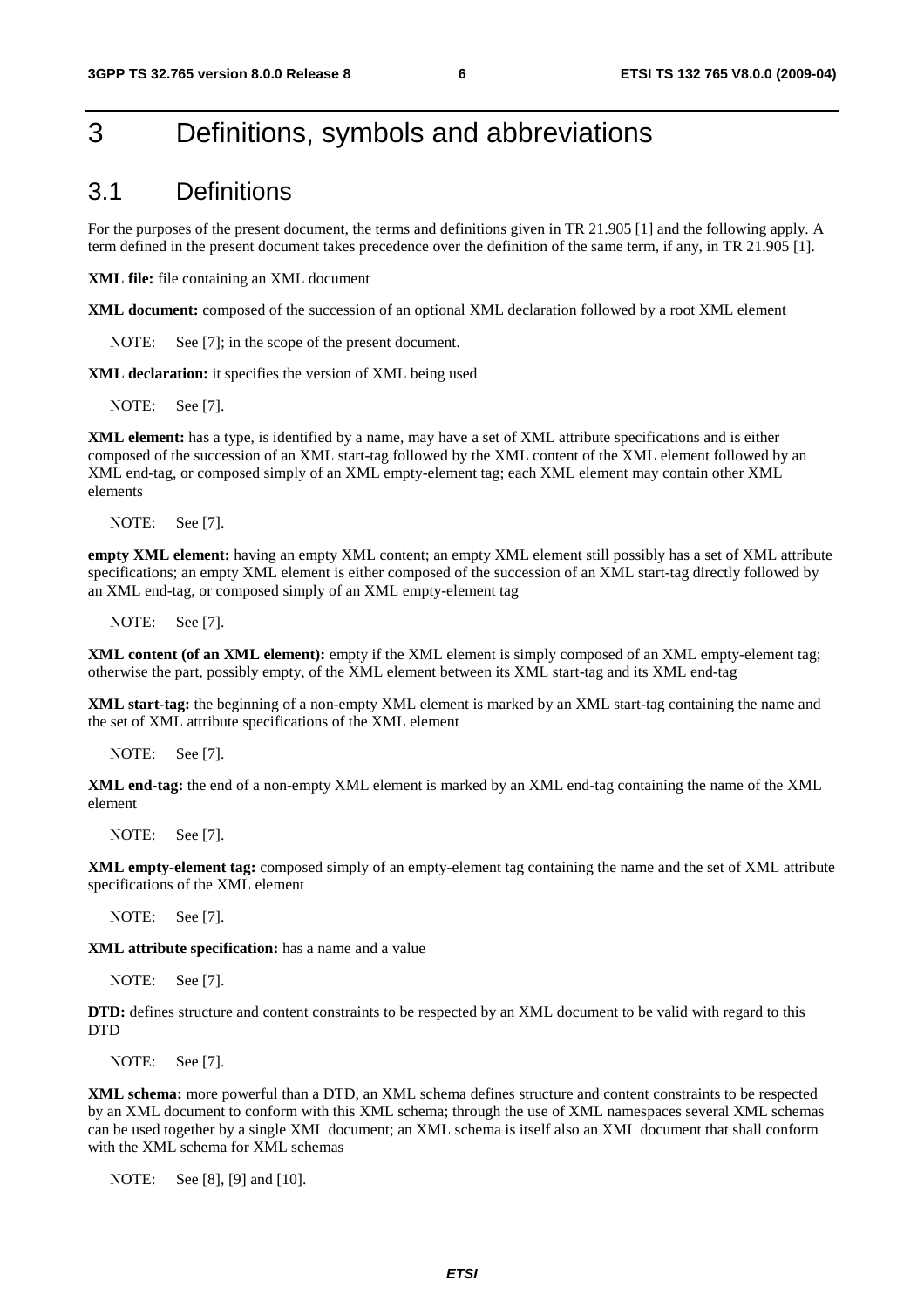**XML namespace:** enables qualifying element and attribute names used in XML documents by associating them with namespaces identified by different XML schemas

NOTE: See [11], in the scope of the present document.

**XML complex type:** defined in an XML schema; cannot be directly used in an XML document; can be the concrete type or the derivation base type for an XML element type or for another XML complex type; ultimately defines constraints for an XML element on its XML attribute specifications and/or its XML content

NOTE: See [8], [9] and [10].

**XML element type:** declared by an XML schema; can be directly used in an XML document; as the concrete type of an XML element, directly or indirectly defines constraints on its XML attribute specifications and/or its XML content; can also be the concrete type or the derivation base type for another XML element type

NOTE: See [8], [9] and [10].

#### 3.2 Symbols

-

#### 3.3 Abbreviations

For the purposes of the present document, the abbreviations given in TR 21.905 [1] and the following apply. An abbreviation defined in the present document takes precedence over the definition of the same abbreviation, if any, in TR 21.905 [1].

| CM           | <b>Configuration Management</b>            |
|--------------|--------------------------------------------|
| <b>EDGE</b>  | <b>Enhanced Data for GSM Evolution</b>     |
| <b>GERAN</b> | <b>GSM/EDGE Radio Access Network</b>       |
| <b>GSM</b>   | Global System for Mobile communication     |
| <b>IRP</b>   | <b>Integration Reference Point</b>         |
| <b>IS</b>    | <b>Information Service</b>                 |
| <b>NRM</b>   | Network Resource Model                     |
| <b>UMTS</b>  | Universal Mobile Telecommunications System |
| <b>UTRAN</b> | Universal Terrestrial Radio Access Network |
| <b>XML</b>   | eXtensible Markup Language                 |
| <b>XSD</b>   | <b>XML Schema Definition</b>               |

### 4 Architectural Features

The overall architectural feature of E-UTRAN Network Resource Model IRP is specified in 3GPP TS 32.762 [2]. This clause specifies features that are specific to the XML definitions.

The XML definitions of this document specify the schema for a configuration content.

When using the XML definitions for a configuration file transfer with the Bulk CM IRP, using either CORBA Solution Set of 3GPP TS 32.613 [3] or SOAP Solution Set of 3GPP TS 32.617 [5], the basic part of the XML file format definition is provided by 3GPP TS 32.615 [4]. The XML definitions of this document provide the schema for the configuration content to be included in such a configuration file.

When using the XML definitions with a SOAP solution set of any interface IRP that perform operations on managed objects, for example the Basic CM IRP SOAP SS of 3GPP TS 32.607 [6], the XML definitions of this document provides the schema for the configuration content operated on by the interface IRP. Such configuration content can be name of managed object and, if applicable, IOC attributes.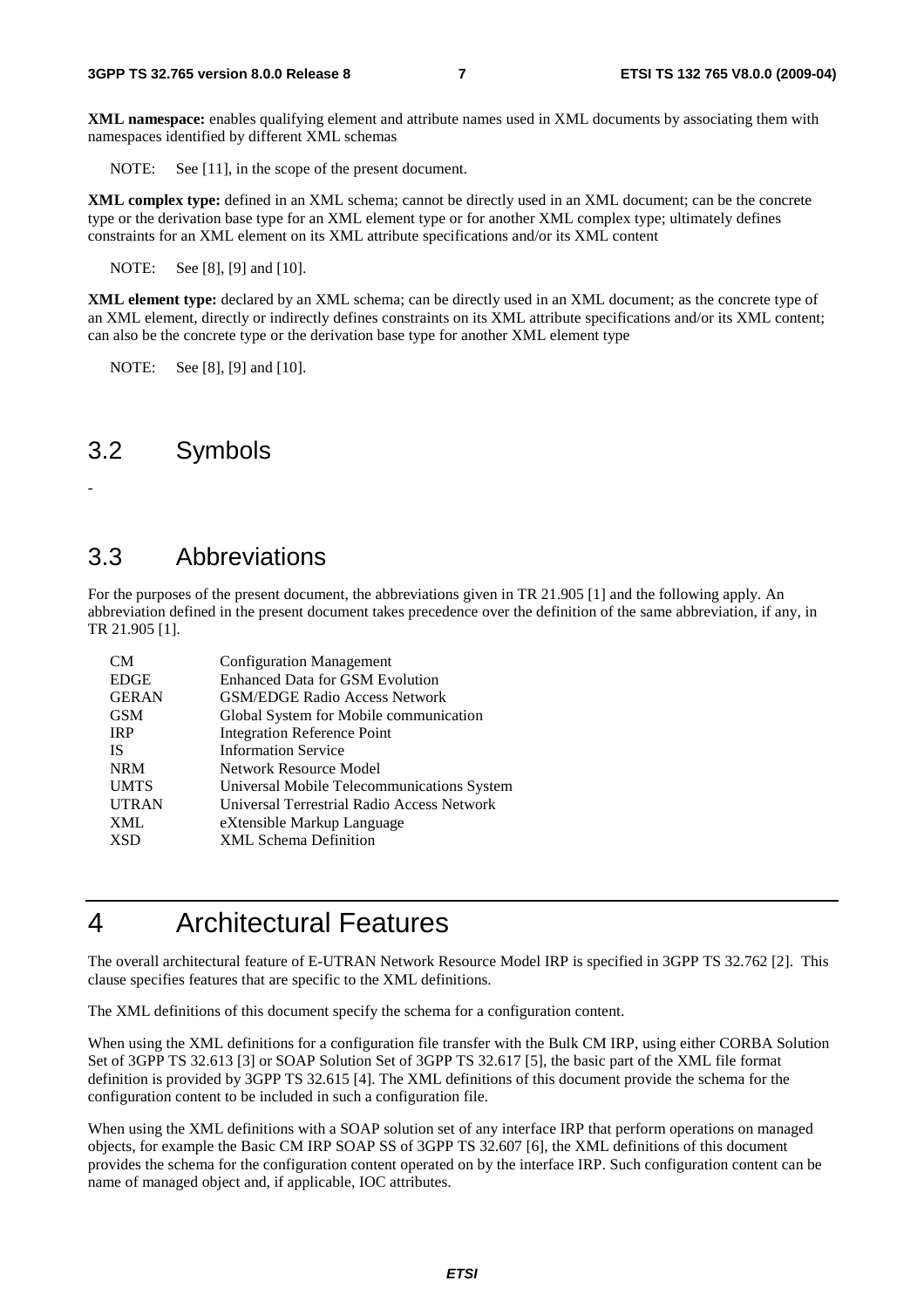## 5 Mapping

#### 5.1 General

An IOC maps to an XML element of the same name as the IOC's name in the IS. An IOC attribute maps to a subelement of the corresponding IOC's XML element, and the name of this sub-element is the same as the attribute's name in the IS.

### 5.2 Information Object Class (IOC) mapping

Annex A of the present document defines the NRM-specific XML schema eutranNrm.xsd for the E-UTRAN Network Resources IRP NRM defined in 3GPP TS 32.762 [2].

XML schema eutranNrm.xsd explicitly declares NRM-specific XML element types for the related NRM.

The definition of those NRM-specific XML element types complies with the generic mapping rules defined in 3GPP TS 32.615 [4].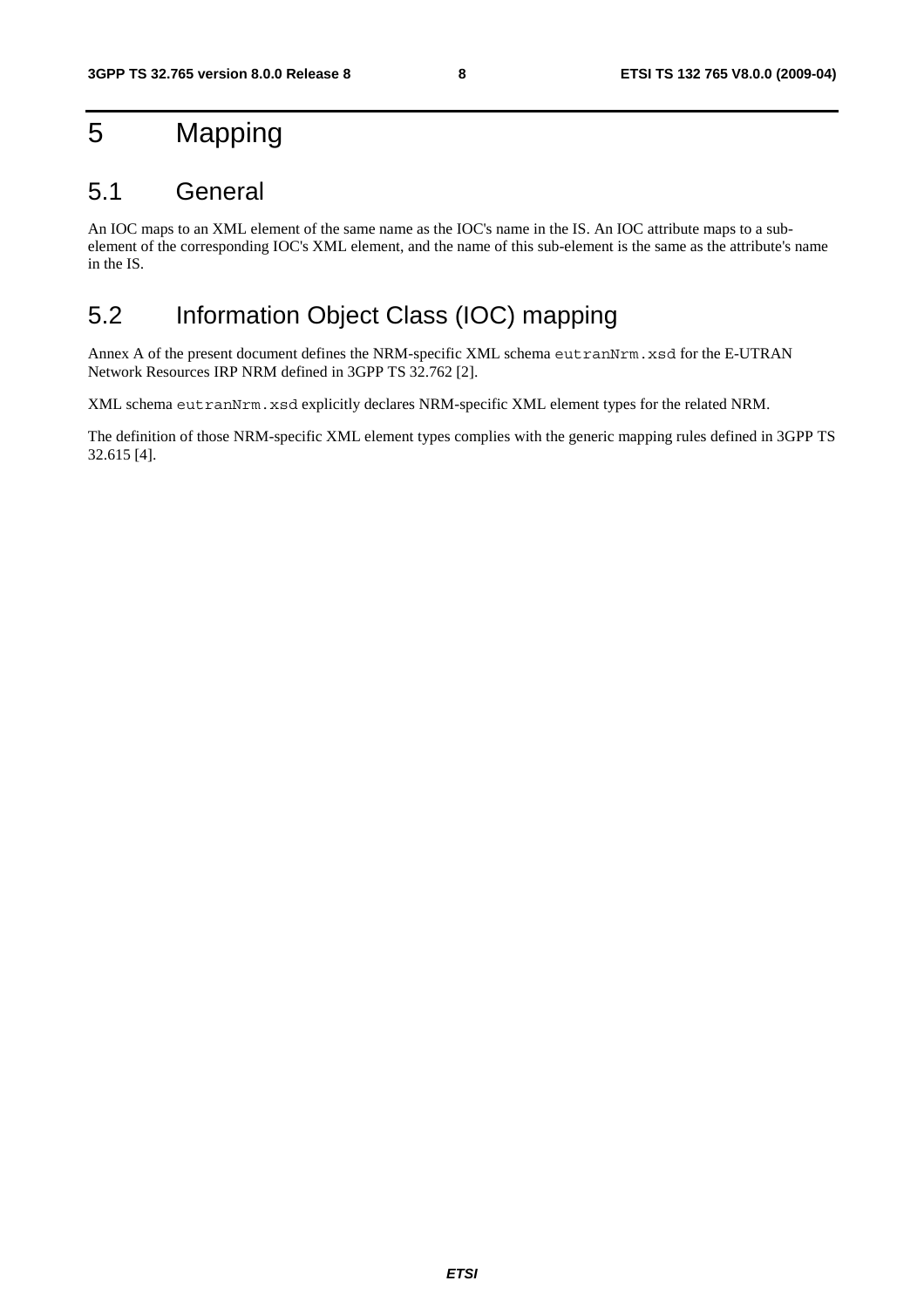### Annex A (normative): XML schema (file name "eutranNrm.xsd")

The following XML schema eutranNrm.xsd is the NRM-specific schema for the E-UTRAN Network Resource Model IRP NRM defined in 3GPP TS 32.762 [2]:

```
<?xml version="1.0" encoding="UTF-8"?> 
< 1 - - 3GPP TS 32.765 E-UTRAN Network Resource Model IRP 
   XML schema definition 
   eutranNrm.xsd 
--> 
<schema xmlns="http://www.w3.org/2001/XMLSchema" 
xmlns:xn="http://www.3gpp.org/ftp/specs/archive/32_series/32.625#genericNrm" 
xmlns:en="http://www.3gpp.org/ftp/specs/archive/32_series/32.765#eutranNrm" 
xmlns:epc="http://www.3gpp.org/ftp/specs/archive/32_series/32.755#epcNrm" 
xmlns:sm="http://www.3gpp.org/ftp/specs/archive/32_series/32.675#stateManagementIRP" 
targetNamespace="http://www.3gpp.org/ftp/specs/archive/32_series/32.765#eutranNrm" 
elementFormDefault="qualified"> 
   <import namespace="http://www.3gpp.org/ftp/specs/archive/32_series/32.625#genericNrm"/> 
   <import namespace="http://www.3gpp.org/ftp/specs/archive/32_series/32.755#epcNrm"/> 
   <import namespace="http://www.3gpp.org/ftp/specs/archive/32_series/32.675#stateManagementIRP"/> 
   <complexType name="IpAddressList"> 
     <sequence> 
       <element name="ipAddress" type="string" minOccurs="0" maxOccurs="unbounded"/> 
     </sequence> 
   </complexType> 
   <simpleType name="CellIdentity"> 
     <restriction base="unsignedLong"> 
       <maxInclusive value="268435455"/> 
     </restriction> 
   </simpleType> 
   <simpleType name="CellType"> 
     <restriction base="string"> 
       <enumeration value="Femto"/> 
       <enumeration value="Pico"/> 
       <enumeration value="Macro"/> 
     </restriction> 
   </simpleType> 
   <complexType name="PLMNId"> 
     <sequence> 
       <element name="mcc" type="short" minOccurs="0"/> 
       <element name="mNc" type="short" minOccurs="0"/> 
     </sequence> 
   </complexType> 
   <complexType name="PLMNIdList"> 
     <sequence> 
       <element name="pLMNId" type="en:PLMNId" minOccurs="0" maxOccurs="6"/> 
     </sequence> 
   </complexType> 
   <simpleType name="Pci"> 
     <restriction base="unsignedShort"> 
       <maxInclusive value="503"/> 
       <!-- Minimum value is 0, maximum value is 3x167+2=503 --> 
     </restriction> 
   </simpleType> 
   <complexType name="PciList"> 
     <sequence> 
       <element name="pci" type="en:Pci" maxOccurs="504"/> 
     </sequence> 
   </complexType> 
   <element name="ENBFunction" substitutionGroup="xn:ManagedElementOptionallyContainedNrmClass"> 
     <complexType> 
       <complexContent> 
         <extension base="xn:NrmClass"> 
           <sequence> 
              <element name="attributes" minOccurs="0"> 
                <complexType> 
                 \leq all\geq <element name="userLabel" type="string" minOccurs="0"/> 
                    <element name="x2BlackList" type="xn:dnList" minOccurs="0"/> 
                    <element name="x2WhiteList" type="xn:dnList" minOccurs="0"/>
```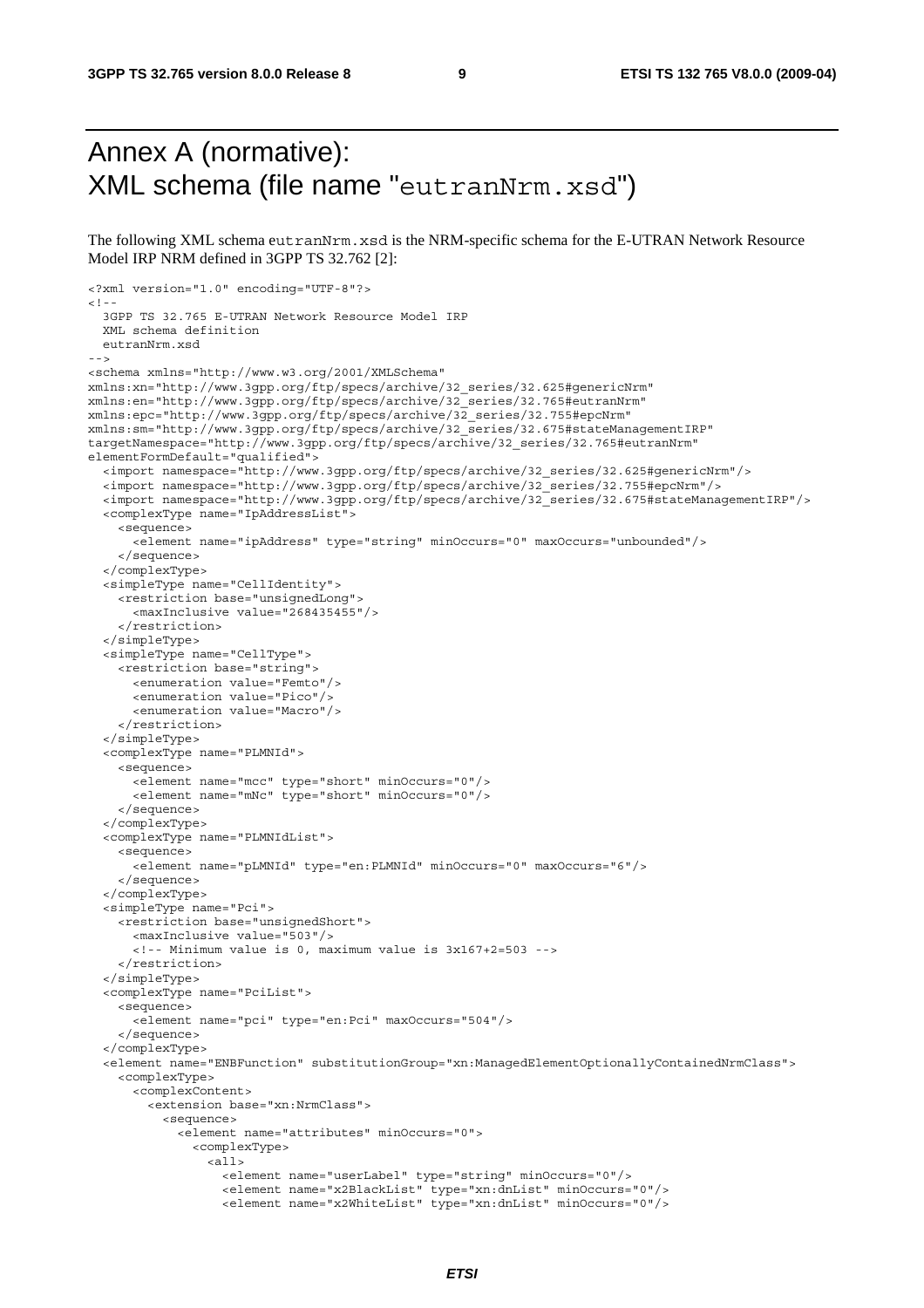```
 <element name="x2HOBlackList" type="xn:dnList" minOccurs="0"/> 
                    <element name="x2IpAddressList" type="string" minOccurs="0"/> 
                    <!-- linkList attribute is to be added when defined in the IS --> 
                 \langleall\rangle </complexType> 
             </element> 
             <choice minOccurs="0" maxOccurs="unbounded"> 
               <element ref="en:EUtranCellFDD"/> 
               <element ref="en:EUtranCellTDD"/> 
               <element ref="epc:EP_RP_EPS"/> 
               <element ref="en:ENBFunctionOptionallyContainedNrmClass"/> 
               <element ref="xn:VsDataContainer"/> 
             </choice> 
           </sequence> 
         </extension> 
       </complexContent> 
     </complexType> 
  \epsilon/element>
   <element name="ExternalENBFunction" substitutionGroup="xn:SubNetworkOptionallyContainedNrmClass"> 
    <complexType> 
       <complexContent> 
         <extension base="xn:NrmClass"> 
           <sequence> 
             <element name="attributes" minOccurs="0"> 
               <complexType> 
                 <all> 
                   <element name="userLabel" type="string" minOccurs="0"/> 
                    <!-- Attributes are to be added when defined in the IS --> 
                 </all> 
               </complexType> 
             </element> 
             <choice minOccurs="0" maxOccurs="unbounded"> 
               <element ref="en:ExternalEUtranCellFDD"/> 
               <element ref="en:ExternalEUtranCellTDD"/> 
               <element ref="en:ExternalENBFunctionOptionallyContainedNrmClass"/> 
                <element ref="xn:VsDataContainer"/> 
             </choice> 
           </sequence> 
         </extension> 
       </complexContent> 
     </complexType> 
  </element> 
  <element name="EUtranGenericCell" abstract="true"> 
    <complexType> 
       <complexContent> 
         <extension base="xn:NrmClass"> 
           <sequence> 
             <element name="attributes" minOccurs="0"> 
               <complexType> 
                \overline{\text{all}} <element name="userLabel" type="string" minOccurs="0"/> 
                    <element name="cellIdentity" type="en:CellIdentity" minOccurs="0"/> 
                    <element name="cellType" type="en:CellType" minOccurs="0"/> 
                    <element name="numberOfTransmitAntennas" type="nonNegativeInteger" minOccurs="0"/> 
                    <element name="numberOfReceiveAntennas" type="nonNegativeInteger" minOccurs="0"/> 
                    <element name="pLMNIdList" type="en:PLMNIdList" minOccurs="0"/> 
                    <element name="tac" minOccurs="0"/> 
                    <element name="pci" type="en:Pci" minOccurs="0"/> 
 <element name="pciList" type="en:PciList" minOccurs="0"/> 
 <element name="operationalState" type="sm:operationalStateType" minOccurs="0"/> 
                    <element name="administrativeState" type="sm:administrativeStateType" 
                                  minOccurs="0"/> 
                    <element name="availabilityStatus" type="sm:availabilityStatusType" 
                                  minOccurs="0"/> 
                \frac{1}{2} </complexType> 
             </element> 
             <choice minOccurs="0" maxOccurs="unbounded"> 
               <element ref="en:EUtranRelation"/> 
                <element ref="en:Cdma2000Relation"/> 
             </choice> 
           </sequence> 
         </extension> 
       </complexContent> 
     </complexType> 
   </element> 
  <element name="ExternalEUtranGenericCell" abstract="true"> 
    <complexType>
```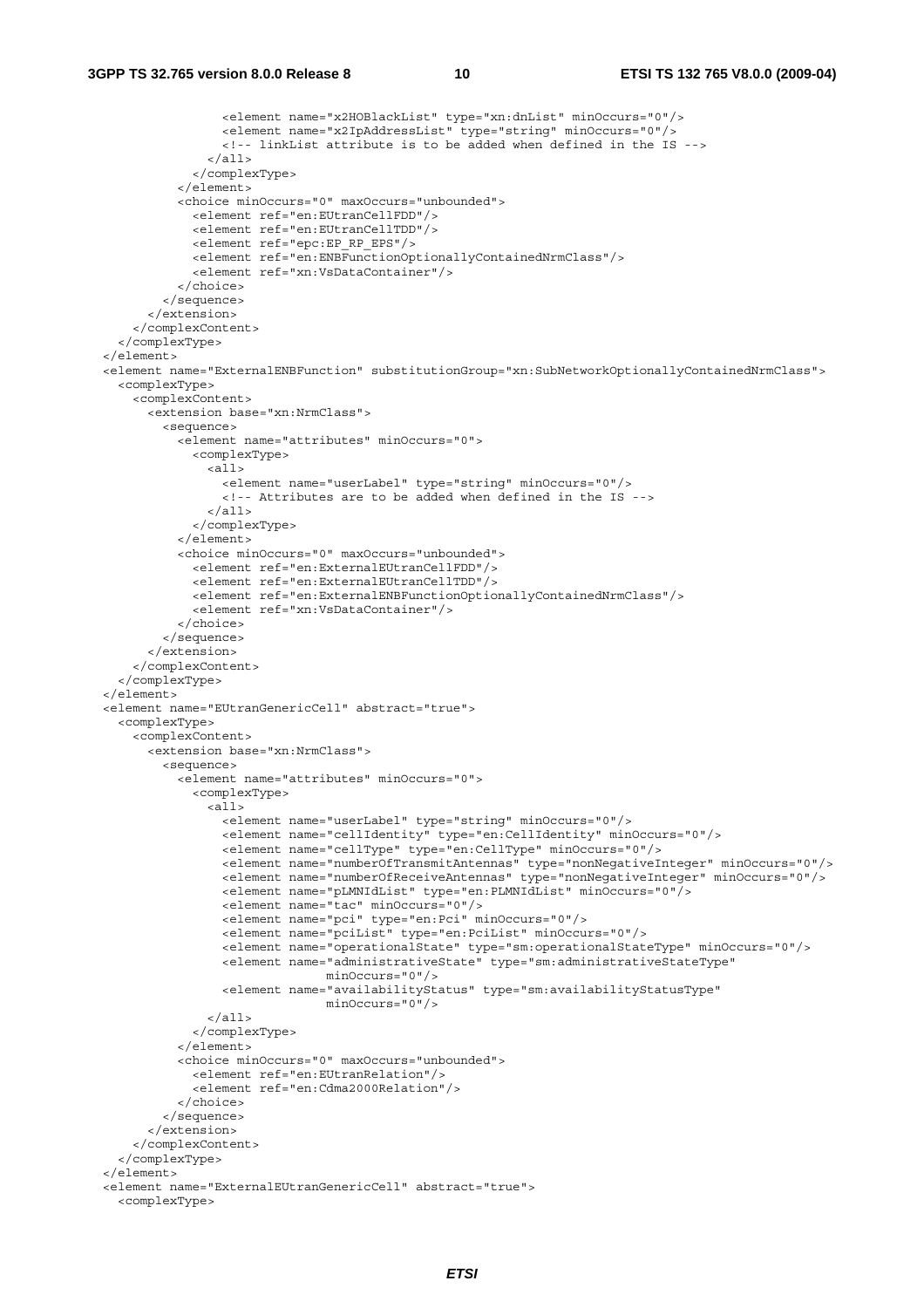```
 <complexContent> 
         <extension base="xn:NrmClass"> 
           <sequence> 
              <element name="attributes" minOccurs="0"> 
                <complexType> 
                  <all> 
                    <element name="userLabel" type="string" minOccurs="0"/> 
                    <element name="pci" type="en:Pci" minOccurs="0"/> 
                    <element name="cellIdentity" type="en:CellIdentity" minOccurs="0"/> 
                  </all> 
                </complexType> 
              </element> 
              <choice minOccurs="0" maxOccurs="unbounded"> 
                <element ref="en:EUtranRelation"/> 
              </choice> 
           </sequence> 
         </extension> 
       </complexContent> 
     </complexType> 
   </element> 
   <element name="EUtranCellFDD"> 
     <complexType> 
       <complexContent> 
         <extension base="xn:NrmClass"> 
           <sequence> 
             <element name="attributes" minOccurs="0"> 
                <complexType> 
                  <all> 
                    <!-- Inherited attributes from EUtranGenericCell--> 
                    <element name="userLabel" type="string" minOccurs="0"/> 
                    <element name="cellIdentity" type="en:CellIdentity" minOccurs="0"/> 
                    <element name="cellType" type="en:CellType" minOccurs="0"/> 
                    <element name="numberOfTransmitAntennas" type="nonNegativeInteger" minOccurs="0"/> 
                    <element name="numberOfReceiveAntennas" type="nonNegativeInteger" minOccurs="0"/> 
                    <element name="pLMNIdList" type="en:PLMNIdList" minOccurs="0"/> 
                    <element name="tac" minOccurs="0"/> 
                    <element name="pci" type="en:Pci" minOccurs="0"/> 
                    <element name="pciList" type="en:PciList" minOccurs="0"/> 
                    <element name="operationalState" type="sm:operationalStateType" minOccurs="0"/> 
                    <element name="administrativeState" type="sm:administrativeStateType" 
                                   minOccurs="0"/> 
                    <element name="availabilityStatus" type="sm:availabilityStatusType" 
                                   minOccurs="0"/> 
                    <!-- End of inherited attributes from EUtranGenericCell --> 
                    <element name="earfcnDl" minOccurs="0"/> 
                    <element name="earfcnUl" minOccurs="0"/> 
                 \epsilon/all\epsilon </complexType> 
              </element> 
              <choice minOccurs="0" maxOccurs="unbounded"> 
                <element ref="en:EUtranRelation"/> 
                <element ref="en:EUtranCellFDDOptionallyContainedNrmClass"/> 
                <element ref="xn:VsDataContainer"/> 
              </choice> 
           </sequence> 
         </extension> 
       </complexContent> 
     </complexType> 
   </element> 
   <element name="ExternalEUtranCellFDD" 
substitutionGroup="xn:SubNetworkOptionallyContainedNrmClass"> 
     <complexType> 
       <complexContent> 
         <extension base="xn:NrmClass"> 
           <sequence> 
             <element name="attributes" minOccurs="0"> 
                <complexType> 
                 \alpha<sup>11></sup>
                    <!-- Inherited attributes from ExternalEUtranGenericCell--> 
                    <element name="userLabel" type="string" minOccurs="0"/> 
                    <element name="pci" type="en:Pci" minOccurs="0"/> 
                    <element name="cellIdentity" type="en:CellIdentity" minOccurs="0"/> 
                    <!-- End of inherited attributes from ExternalEUtranGenericCell --> 
                    <element name="earfcnDl" minOccurs="0"/> 
                    <element name="earfcnUl" minOccurs="0"/> 
                  </all> 
                </complexType> 
              </element>
```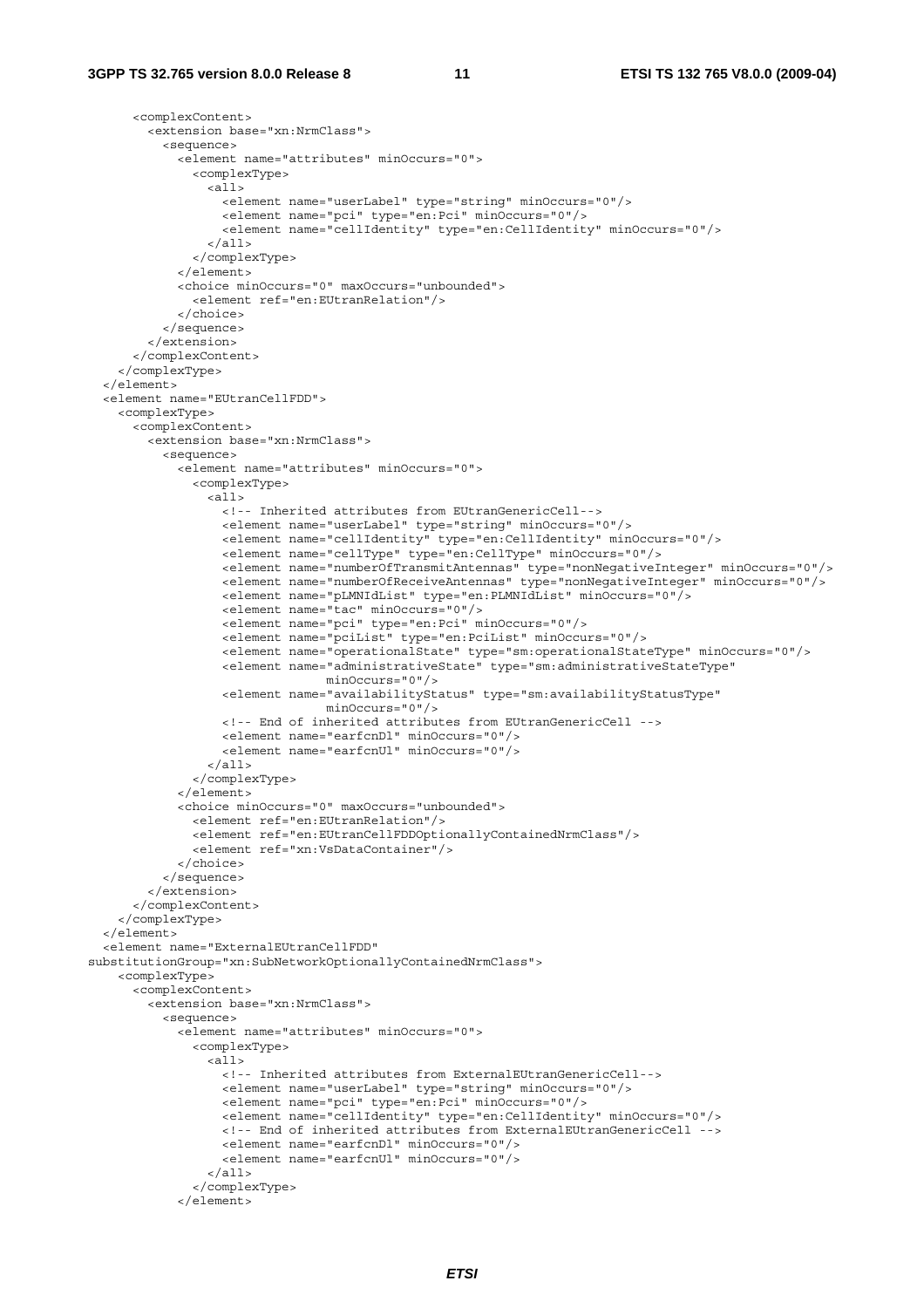```
 <choice minOccurs="0" maxOccurs="unbounded"> 
                <element ref="en:EUtranRelation"/> 
                <element ref="en:ExternalEUtranCellFDDOptionallyContainedNrmClass"/> 
                <element ref="xn:VsDataContainer"/> 
              </choice> 
           </sequence> 
         </extension> 
       </complexContent> 
     </complexType> 
   </element> 
   <element name="EUtranCellTDD"> 
     <complexType> 
       <complexContent> 
         <extension base="xn:NrmClass"> 
           <sequence> 
             <element name="attributes" minOccurs="0"> 
                <complexType> 
                  <all> 
                    <!-- Inherited attributes from EUtranGenericCell--> 
                    <element name="userLabel" type="string" minOccurs="0"/> 
                    <element name="cellIdentity" type="en:CellIdentity" minOccurs="0"/> 
                    <element name="cellType" type="en:CellType" minOccurs="0"/> 
                    <element name="numberOfTransmitAntennas" type="nonNegativeInteger" minOccurs="0"/> 
                    <element name="numberOfReceiveAntennas" type="nonNegativeInteger" minOccurs="0"/> 
                    <element name="pLMNIdList" type="en:PLMNIdList" minOccurs="0"/> 
                    <element name="tac" minOccurs="0"/> 
                    <element name="pci" type="en:Pci" minOccurs="0"/> 
                    <element name="pciList" type="en:PciList" minOccurs="0"/> 
                    <element name="operationalState" type="sm:operationalStateType" minOccurs="0"/> 
                    <element name="administrativeState" type="sm:administrativeStateType" 
                                  minOccurs="0"/> 
                    <element name="availabilityStatus" type="sm:availabilityStatusType" 
                                   minOccurs="0"/> 
                    <!-- End of inherited attributes from EUtranGenericCell --> 
                 \langleall> </complexType> 
              </element> 
             <choice minOccurs="0" maxOccurs="unbounded"> 
                <element ref="en:EUtranRelation"/> 
                <element ref="en:EUtranCellTDDOptionallyContainedNrmClass"/> 
                <element ref="xn:VsDataContainer"/> 
             \zeta /choices
           </sequence> 
         </extension> 
       </complexContent> 
     </complexType> 
   </element> 
   <element name="ExternalEUtranCellTDD" 
substitutionGroup="xn:SubNetworkOptionallyContainedNrmClass"> 
     <complexType> 
       <complexContent> 
         <extension base="xn:NrmClass"> 
           <sequence> 
              <element name="attributes" minOccurs="0"> 
                <complexType> 
                  <all> 
                    <!-- Inherited attributes from ExternalEUtranGenericCell--> 
                    <element name="userLabel" type="string" minOccurs="0"/> 
                    <element name="pci" type="en:Pci" minOccurs="0"/> 
                    <element name="cellIdentity" type="en:CellIdentity" minOccurs="0"/> 
                    <!-- End of inherited attributes from ExternalEUtranGenericCell --> 
                 \langleall> </complexType> 
              </element> 
              <choice minOccurs="0" maxOccurs="unbounded"> 
                <element ref="en:EUtranRelation"/> 
                <element ref="en:ExternalEUtranCellTDDOptionallyContainedNrmClass"/> 
                <element ref="xn:VsDataContainer"/> 
             </choice> 
           </sequence> 
         </extension> 
       </complexContent> 
     </complexType> 
   </element> 
   <element name="EUtranRelation"> 
     <complexType> 
       <complexContent> 
         <extension base="xn:NrmClass">
```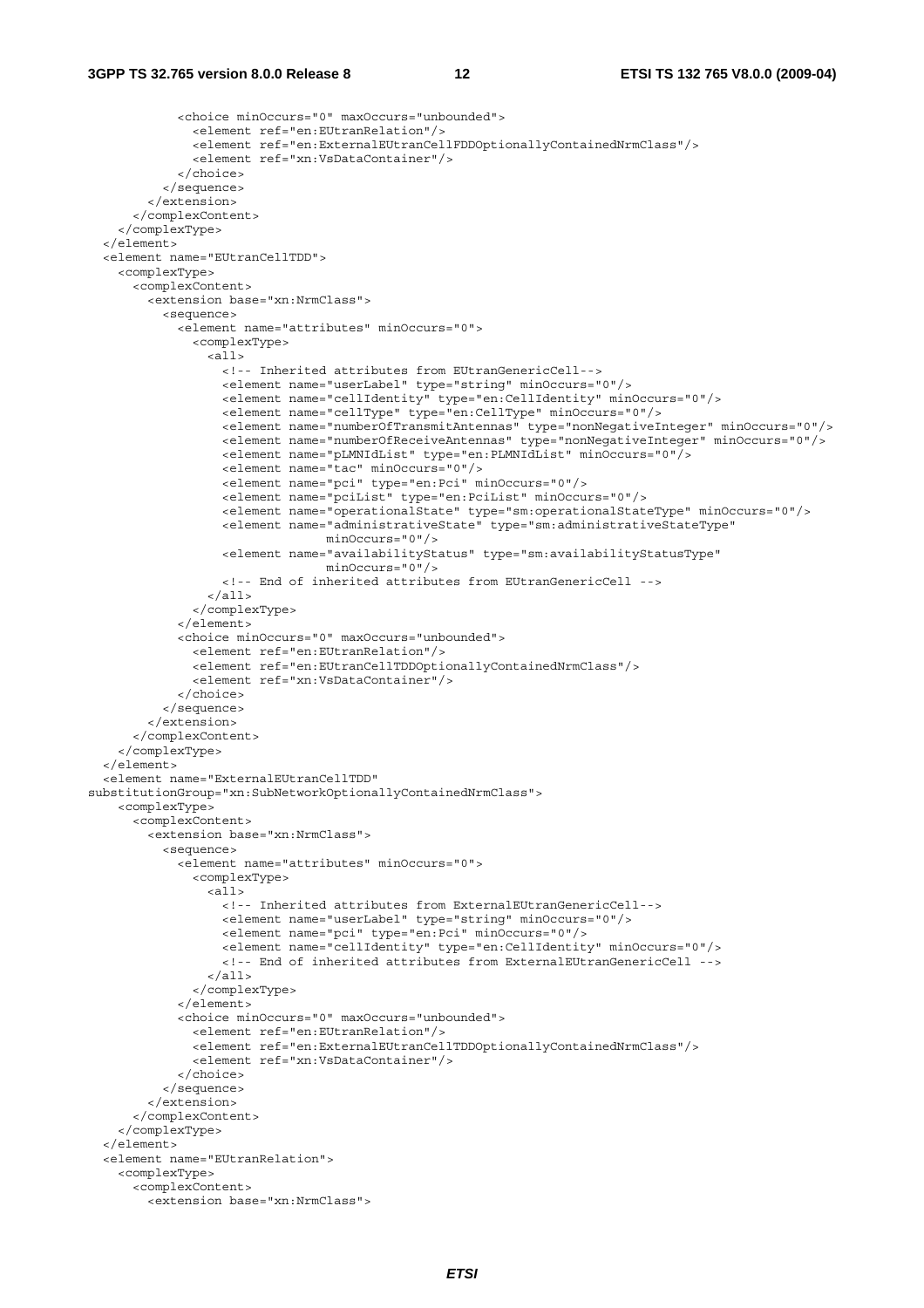```
 <sequence> 
             <element name="attributes" minOccurs="0"> 
                <complexType> 
                  <all> 
                    <element name="tCI" minOccurs="0"/> 
                    <element name="isRemoveAllowed" type="boolean" minOccurs="0"/> 
                    <element name="isHOAllowed" type="boolean" minOccurs="0"/> 
                    <!-- Relationship attribute(s) to (subclasses of) EUtranGenericCell and 
                          ExternalEUtranGenericCell are to be added when defined in IS --> 
                 \langleall> </complexType> 
              </element> 
              <choice minOccurs="0" maxOccurs="unbounded"> 
                <element ref="en:EUtranRelationOptionallyContainedNrmClass"/> 
                <element ref="xn:VsDataContainer"/> 
             </choice> 
           </sequence> 
         </extension> 
       </complexContent> 
     </complexType> 
   </element> 
   <element name="Cdma2000Relation"> 
     <complexType> 
       <complexContent> 
         <extension base="xn:NrmClass"> 
           <sequence> 
             <element name="attributes" minOccurs="0"> 
               <complexType> 
                 \alpha<sup>11></sup>
                    <element name="toExternalSector" type="xn:dn" minOccurs="0"/> 
                 \langleall\sim </complexType> 
              </element> 
             <choice minOccurs="0" maxOccurs="unbounded"> 
                <element ref="en:Cdma2000RelationOptionallyContainedNrmClass"/> 
                <element ref="xn:VsDataContainer"/> 
              </choice> 
           </sequence> 
         </extension> 
       </complexContent> 
     </complexType> 
   </element> 
   <element name="Link_ENB_ENB" substitutionGroup="xn:SubNetworkOptionallyContainedNrmClass"> 
     <complexType> 
       <complexContent> 
         <extension base="xn:NrmClass"> 
           <sequence> 
             <element name="attributes" minOccurs="0"> 
                <complexType> 
                  <all> 
                    <!-- Inherited attributes from Link --> 
                    <element name="aEnd" type="xn:dn" minOccurs="0"/> 
                    <element name="linkType" type="xn:linkType" minOccurs="0"/> 
                    <element name="protocolName" type="string" minOccurs="0"/> 
                    <element name="protocolVersion" type="string" minOccurs="0"/> 
                    <element name="userLabel" type="string" minOccurs="0"/> 
                    <element name="zEnd" type="xn:dn" minOccurs="0"/> 
                    <!-- End of inherited attributes from Link --> 
                  </all> 
                </complexType> 
              </element> 
              <choice minOccurs="0" maxOccurs="unbounded"> 
               <element ref="en:Link_ENB_ENBOptionallyContainedNrmClass"/> 
                <element ref="xn:VsDataContainer"/> 
             </choice> 
           </sequence> 
          </extension> 
       </complexContent> 
     </complexType> 
   </element> 
   <!-- The element definition for EP_RP_EPS is available through 
        the epcNrm.xsd (3GPP TS 32.755), by using epc:EP RP EPS -->
   <element name="ENBFunctionOptionallyContainedNrmClass" type="xn:NrmClass" abstract="true"/> 
   <element name="ExternalENBFunctionOptionallyContainedNrmClass" type="xn:NrmClass" 
abstract="true"/> 
   <element name="EUtranCellFDDOptionallyContainedNrmClass" type="xn:NrmClass" abstract="true"/> 
   <element name="ExternalEUtranCellFDDOptionallyContainedNrmClass" type="xn:NrmClass"
```

```
abstract="true"/>
```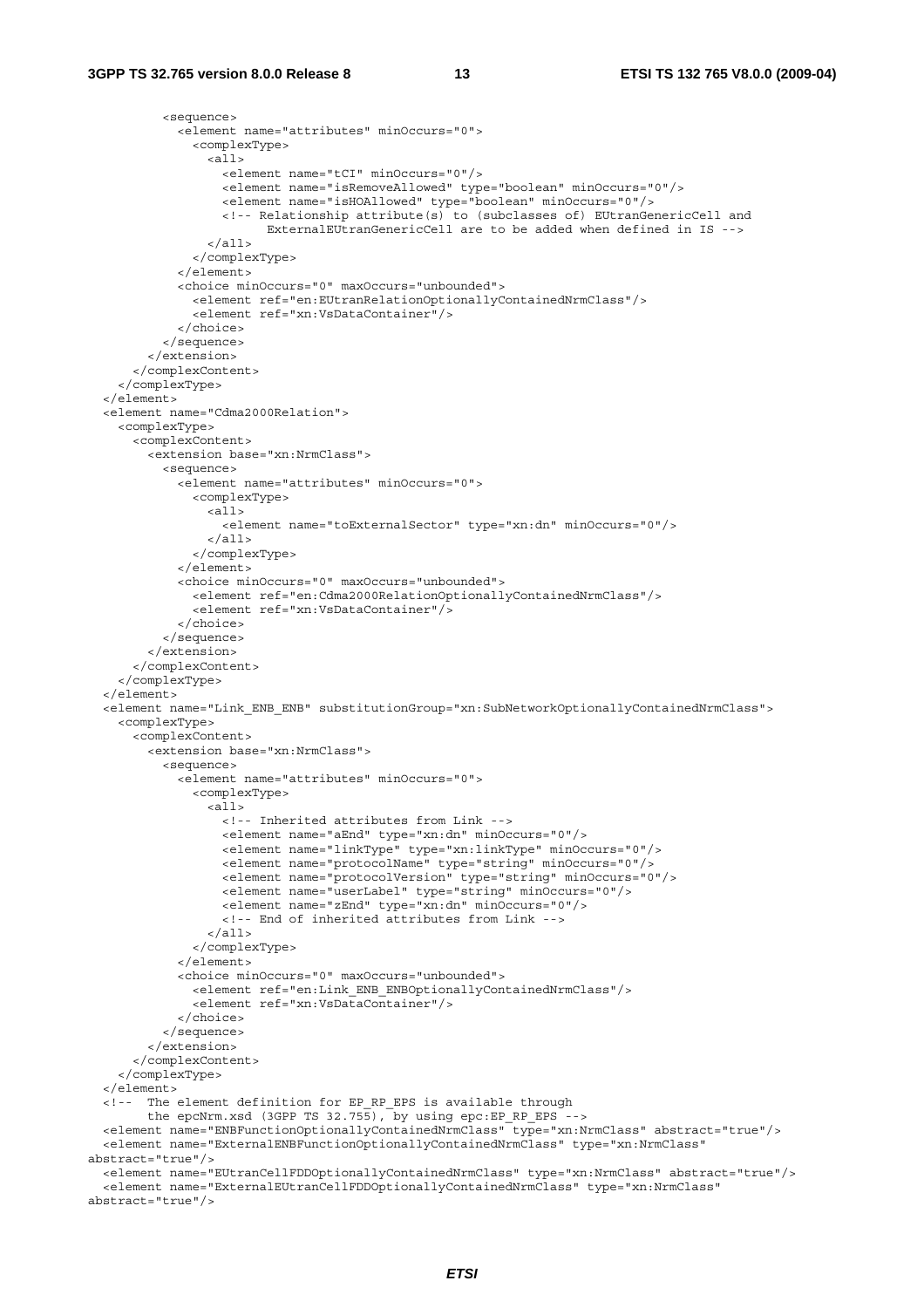#### **3GPP TS 32.765 version 8.0.0 Release 8 14 ETSI TS 132 765 V8.0.0 (2009-04)**

 <element name="EUtranCellTDDOptionallyContainedNrmClass" type="xn:NrmClass" abstract="true"/> <element name="ExternalEUtranCellTDDOptionallyContainedNrmClass" type="xn:NrmClass"

abstract="true"/> <element name="EUtranRelationOptionallyContainedNrmClass" type="xn:NrmClass" abstract="true"/>

 <element name="Cdma2000RelationOptionallyContainedNrmClass" type="xn:NrmClass" abstract="true"/> <element name="Link\_ENB\_ENBOptionallyContainedNrmClass" type="xn:NrmClass" abstract="true"/>

</schema>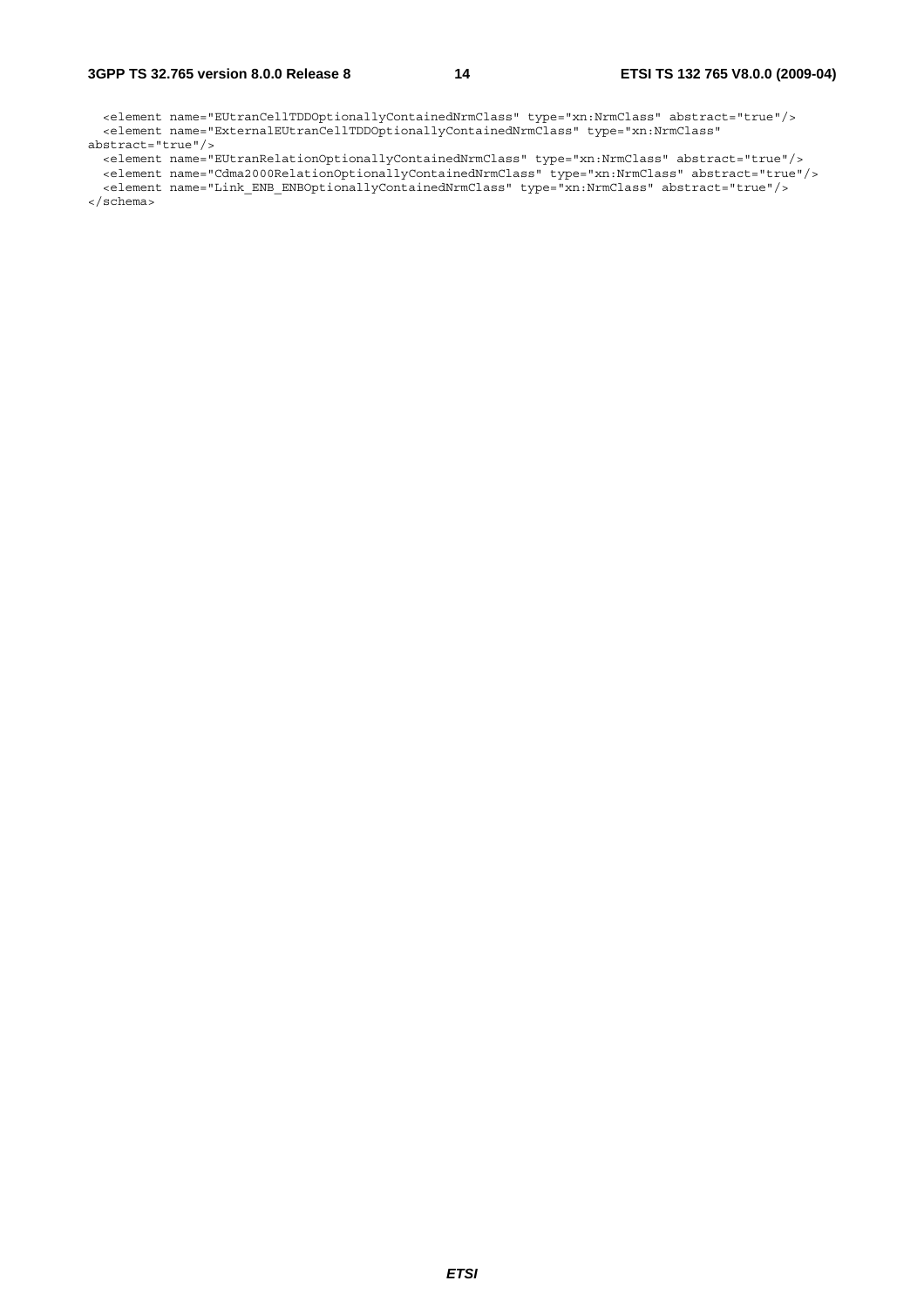# Annex B (informative): XML schema electronic files

The electronic files corresponding to the normative XML schemas defined in the present document are available in native form in the following archive:

http://www.3gpp.org/ftp/specs/archive/32\_series/32.765/schema/32765-800-XMLSchema.zip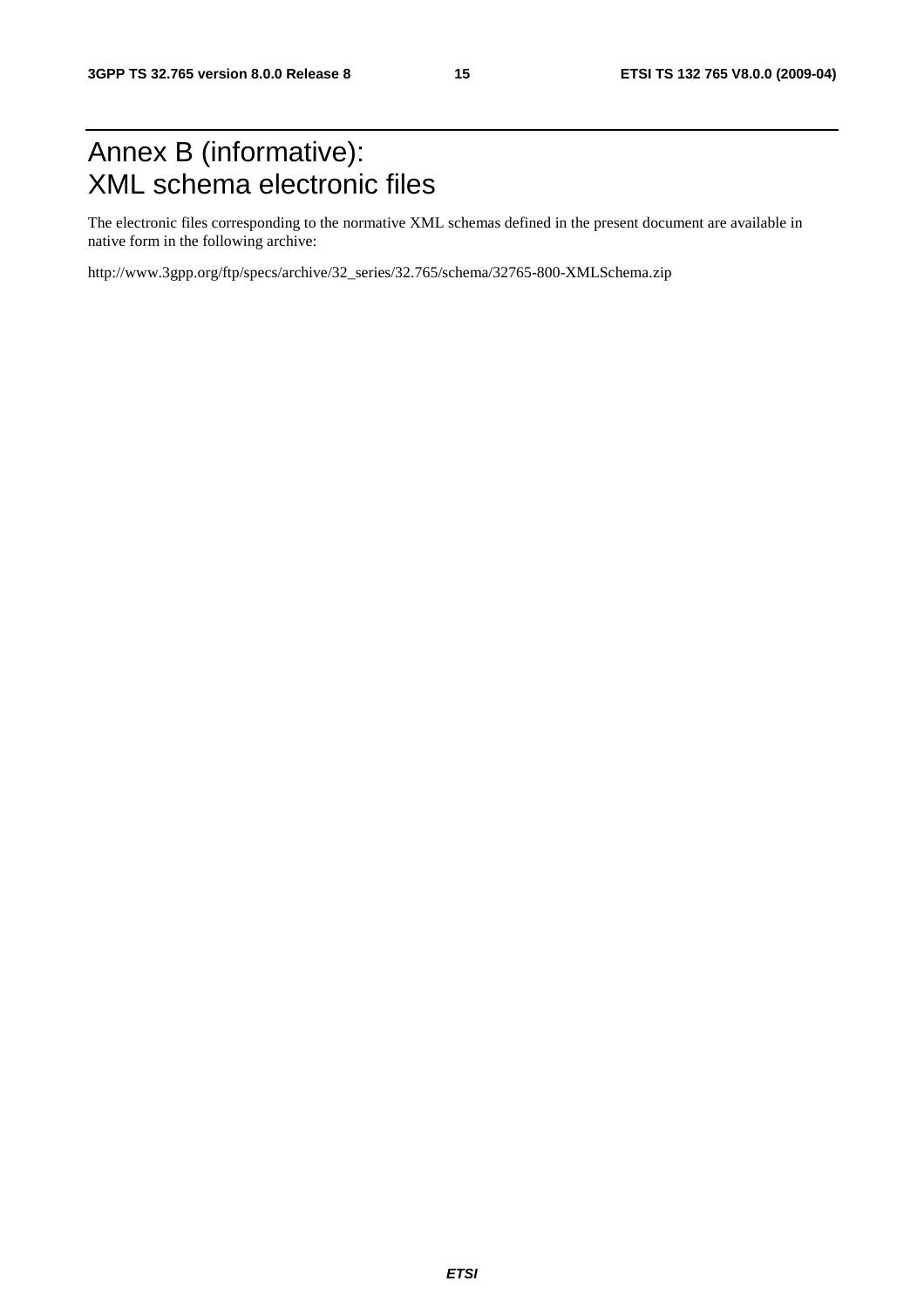# Annex C (informative): Change history

| <b>Change history</b> |              |                 |            |     |                                                 |        |            |  |
|-----------------------|--------------|-----------------|------------|-----|-------------------------------------------------|--------|------------|--|
| <b>Date</b>           | TSG#         | <b>TSG Doc.</b> | <b>ICR</b> |     | <b>Rev Subject/Comment</b>                      | Old    | <b>New</b> |  |
| Mar                   | <b>SP-43</b> | ISP-            | $-$        | $-$ | Presentation to SA for information and approval | 11.0.0 | 8.0.0      |  |
| 2009                  |              | 090076          |            |     |                                                 |        |            |  |